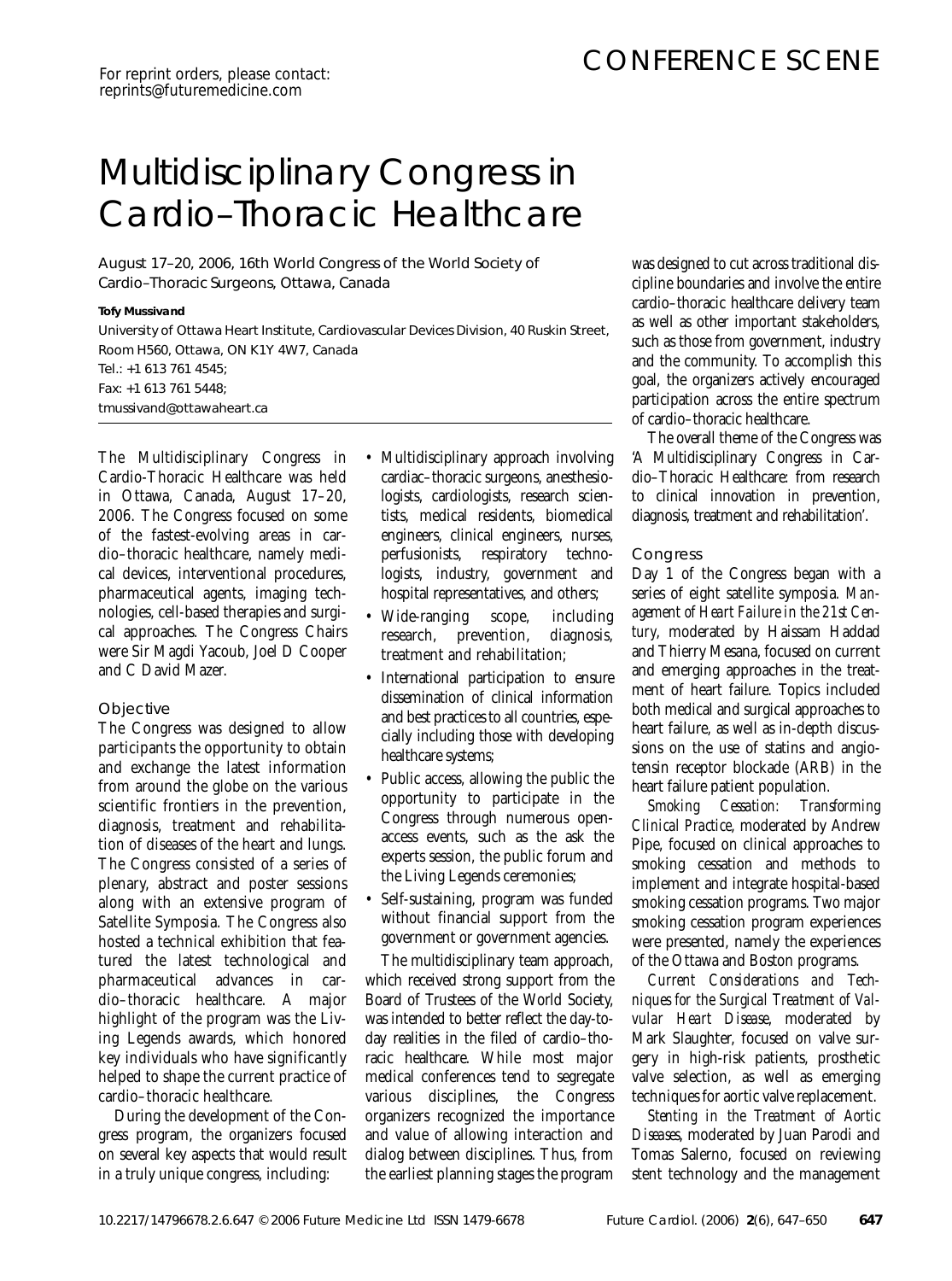of complex aortic pathologies. The use of stenting for traumatic aortic injuries was also discussed.

*Lone Atrial Fibrillation: Current Spectrum of Therapy and Lessons Learned*, moderated by B Khanh Lam, focused on the evolution of the Cox–Maze procedure, the genetics of atrial fibrillation, as well as emerging techniques and results with minimally invasive ablation approaches.

*Pulmonary Hypertension: Modern Physiology, Management and Trials*, moderated by Ross Davies, focused on clinical guidelines and also examined the role of endothelin in pulmonary hypertension. The use of pulmonary thromboendartectomy for hypertension due to pulmonary emboli was also discussed.

*Cardiac Hormones as Biomarkers and Therapeutic Agents*, moderated by Adolfo de Bold, focused on examining cardiac hormones and inflammation as well as the use of atrial natriuretic factor and brain natriuretic peptide as both biomarkers and therapeutic agents in acute heart failure and coronary syndromes.

*Symposium of Valvular Surgery*, moderated by Tomas Salerno, focused on bioprosthetic heart valves, valve repair for mitral regurgitation and advances in beating heart valvular surgery.

Following the day's comprehensive satellite symposia program, the Congress officials hosted the international delegates for a welcome reception in the Exhibit Hall.

Day 2 of the Congress began with the breakfast symposia: *Antiplatelets and Serine Protease Inhibition in Cardiothoracic Surgery: Evidence and Practice*, moderated by James Robblee, focussed on the use of antiplatelet therapy in cardiovascular medicine, including patient management and best practices for the treatment of bleeding in surgical patients.

*Knowledge Translation: Successful Strategies for Implementing Guidelines in Practice*, led by Heather Sherrard, focused on translating guidelines into clinical practice and the key facilitators for ensuring successful guideline implementation.

Following the breakfast symposia, the official opening ceremonies for the Congress were held. Vytautas Sirvydis, the immediate Past President of the World Society of Cardio–Thoracic Surgeons, called the meeting to order and introduced the incoming President (Tofy Mussivand). Senator Wilbert J Keon, representing the Canadian Government, welcomed the delegates to Canada and Robert Roberts, on behalf of the Host Organization (Medical Devices Centre, University of Ottawa Heart Institute) welcomed the delegates to Ottawa. Peter Liu (Scientific Director, Institute of Circulatory and Respiratory Health, Canadian Institutes of Health Research) congratulated the Congress President, organizing committees and host organization for developing a strong scientific program. Tofy Mussivand introduced the Congress Chairs, Joel D Cooper and David C Mazer. Following the formal opening ceremonies, the 16th Congress plenary sessions began.

*The Future of Surgery*, moderated by Thierry Mesana and Sudhir Sundaresan, focused on the emerging issues and advances in cardiac and thoracic surgery. The invited speakers for the plenary session included Joel D Cooper (*Future of Thoracic Surgery*), Thierry Mesana (*Future of Cardiac Surgery*), Ray Chiu (*Cardio–Thoracic Surgery: Quo Vadimus*?) and Gerard Guiraudon (*The Future of Surgery: Under Darwinian Duress*).

*What's New in Imaging for the Cardio-Thoracic Surgery Patient*, moderated by Rob Beanlands and Carole Dennie, focused on advances in imaging techniques for cardio–thoracic patients. The invited speakers for the plenary session included Andreas Kumar (*Magnetic Resonance Imaging: Role in the Cardio-Thoracic Patient*), Roxana Campisi (*Cardiac PET/CT Imaging: Myocardial Viability and Flow in Decision Making for Cardiac Surgery and Interventions*), Benjamin Chow (*CT and CT Angiography Imaging for the Cardiothoracic Patient*) and Francois Benard (*PET/CT of the Lung and Thorax Directing Investigation and Surgical Management*).

Following the lunch break, during which the delegates had the opportunity to visit the posters and exhibits, the afternoon involved 22 abstract sessions on a wide variety of topics, including

minimally invasive approaches and offpump surgery, cardiac and cell transplantation, rhythm management and atrial fibrillation, bioengineering and innovation, thoracic surgery, lung cancer, mechanical circulatory support, valve surgery, anesthesia, analgesia and pain control, coronary artery bypass, pediatrics, congenital diseases and others.

Day 3 of the Congress began with the breakfast symposia *Ventricular Assist Device Support: Current Indications and Future Technology*, moderated by Mark Slaughter, which focused on mechanical circulatory support in terms of utilization for acute myocardial infarction, improving outcomes with destination therapy, new technology on the horizon and the need for totally implantable systems to overcome current limitations. *Bleeding, Coagulation and Transfusion Issues in Cardiothoracic Surgery*, moderated by C David Mazer, focused on risks of perioperative bleeding and transfusion, guidelines on blood transfusion and conservation in cardiac, heparininduced thrombocytopenia and the role of recombinant factor VIIa in the cardio–thoracic patient.

Following the breakfast symposia, the plenary sessions began.

*Devices/Techniques for Neurological Protection*, moderated by C David Mazer and Fraser Rubens, focused on emerging approaches to monitor and reduce neurological complications related to cardiac surgery. The invited speakers for the plenary session included Mark Slaughter (*Reducing Emboli in Cardiac Surgery: Does it Make a Difference?*), George Djaiani (*Options for Minimizing Neurological Injury during Cardiac Surgery*) and John Murkin (*Mechanisms and Monitoring for Perioperative Neurologic Dysfunction*).

*Controversies in Revascularization and Valves*, moderated by Haissam Haddad, focused on clinical areas in which some controversy or lack of consensus regarding the best treatment approaches remain. The invited speakers for the plenary session included Michel Le May (*Utilization of PCI for Left Main and Multi-vessel Disease*), Eric Jamieson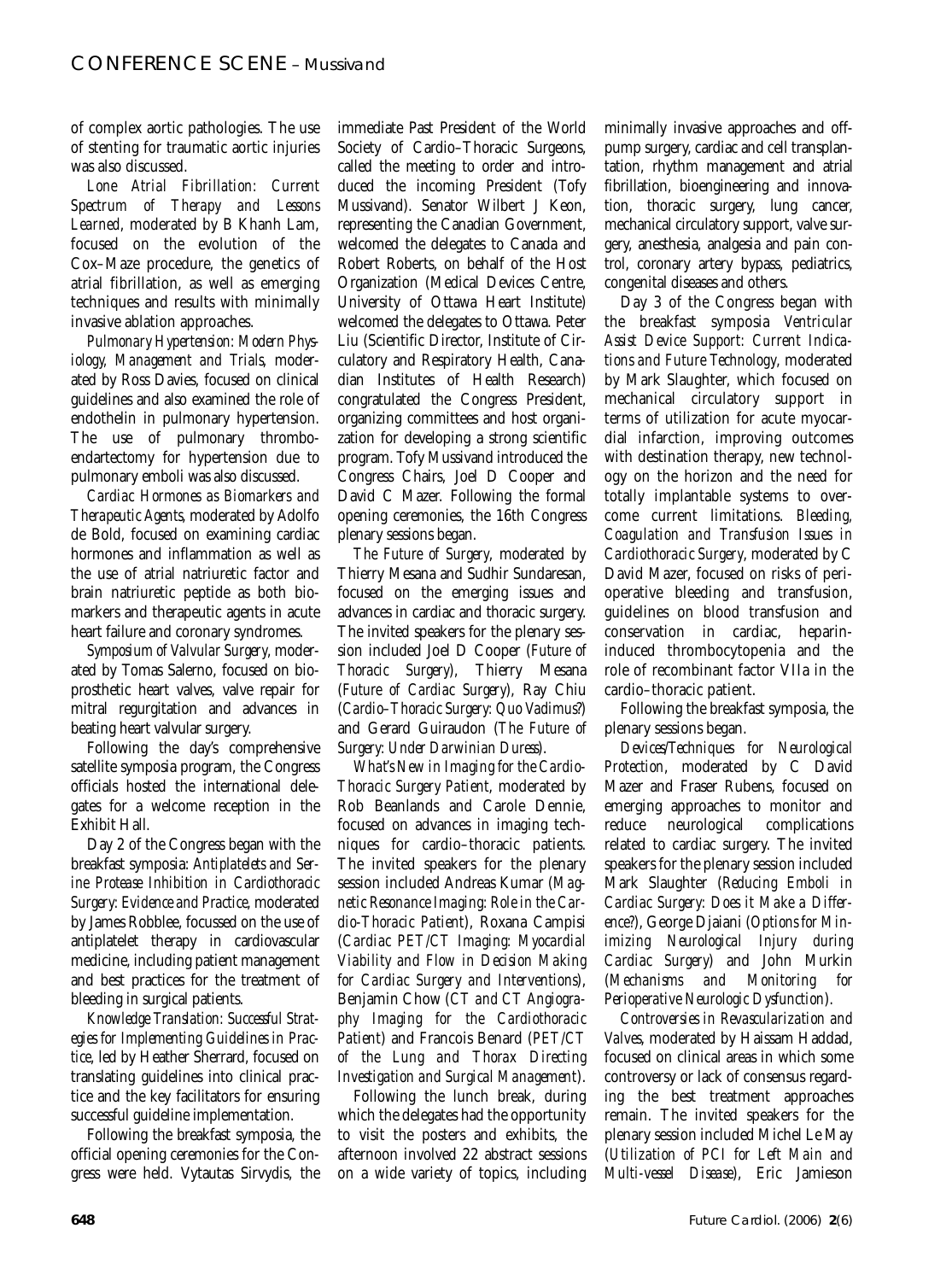(*Indications for Biological and Mechanical Valves*) and Kwan-Leung Chan (*Medical Management of Aortic Stenosis*).

The afternoon consisted of 12 abstract sessions on a wide variety of topics, including coronary artery bypass, valve replacement and repair, cardiopulmonary bypass, myocardial protection, pediatrics and congenital disease thoracic surgery and others.

Following the days' sessions, the delegates attended the Congress Gala evening at Canada's prestigious National Arts Centre. The Gala dinner and awards ceremony included the formal introduction and medal ceremony for the incoming World Society President, the awarding of the Congress abstract and travel awards. It also included several surprise awards (to Wilbert J Keon and Anne Keon for 'Contributions to Humanity' on the occasion of the 30th Anniversary of the founding of the University of Ottawa Heart Institute) and,

the highlight of the evening, which was the presentation of the 2006 Living Legends awards.

The Living Legends awards were first established in 2001 by the Medical Devices Centre at the University of Ottawa Heart Institute. These awards recognize achievements and outstanding contributions to medicine, made by living scientists, aged 60 years and over. The Living Legends honorees have contributed greatly to major scientific and technological advances through their work, teaching and leadership. Previous Living Legend honorees include Kazuhiko Atsumi, Wilfred Bigelow, Sir Roy Calne, Michael DeBakey, Naranjan Dhalla, Wilson Greatbatch, Roland Hetzer, Adrian Kantrowitz, Wilbert Keon, Willelm Kolff, Juro Wada and Sir Magdi Yacoub. The 2006 Living Legend inductees honored at the Congress Gala evening included Donald Beanlands, Denton Cooley, Adolfo de

Bold, Joel D Cooper, O Howard Frazier, Valentin Fuster, Leon Katz, Terry Kavanaugh, Ernst McCulloch, Donald Olsen, Manny Villafaña, John Watson, James T Willerson and Earl Wynands **(Figure 1)**.

Day 4, the final day of the Congress, consisted of two closing plenary sessions: *Cell-Based Therapies: Tissue Engineering, Cell Implantation and Gene Therapy*, moderated by Robert Roberts and James Willerson, focused on genetics and cellular approaches to the treatment of cardiovascular disease. Invited speakers for the plenary session included Robert Roberts (*Pursuit of Genes Contributing to Coronary Artery Disease: An Idea Whose Time Has Come*), James Willerson (*Cellular Therapy for the Heart – A Cardiologist's Point of View*), Marc Ruel (*Cell Therapy for the Heart – A Surgeon's Point of View*) and Lynn Megeney (*Stem Cells – Potential and Limitations*).

**Figure 1. Living Legend award inductees with the congress officials at the Congress Gala evening.**



**Front row (left to right):** Dr Wilbert Keon (Surprise Award recipient), Mrs Anne Keon (Surprise Award recipient), Dr Earl Wynands, Dr Terry Kavanaugh, Dr Juro Wada (Society Chancellor), Dr Joel D Cooper. **Middle row (left to right):** Mr Michael O'Byrne (Master of Ceremonies), Mr Leon Katz, Dr Donald Beanlands, Dr Denton Cooley, Mr Manny Villafaña, Dr O Howard Frazier. **Back row (left to right):** Dr Donald Olsen, Dr Roy Masters (Local Organizing Committee Chair), Dr Tofy Mussivand (Society President), Dr Thierry Mesana (Program Committee Chair), Dr Adolfo de Bold. **Absent from photo:** Dr Valentin Fuster, Dr Ernst McCulloch, Dr John Watson and Dr James T Willerson.

Photo credit: Mike Pinder Photography.